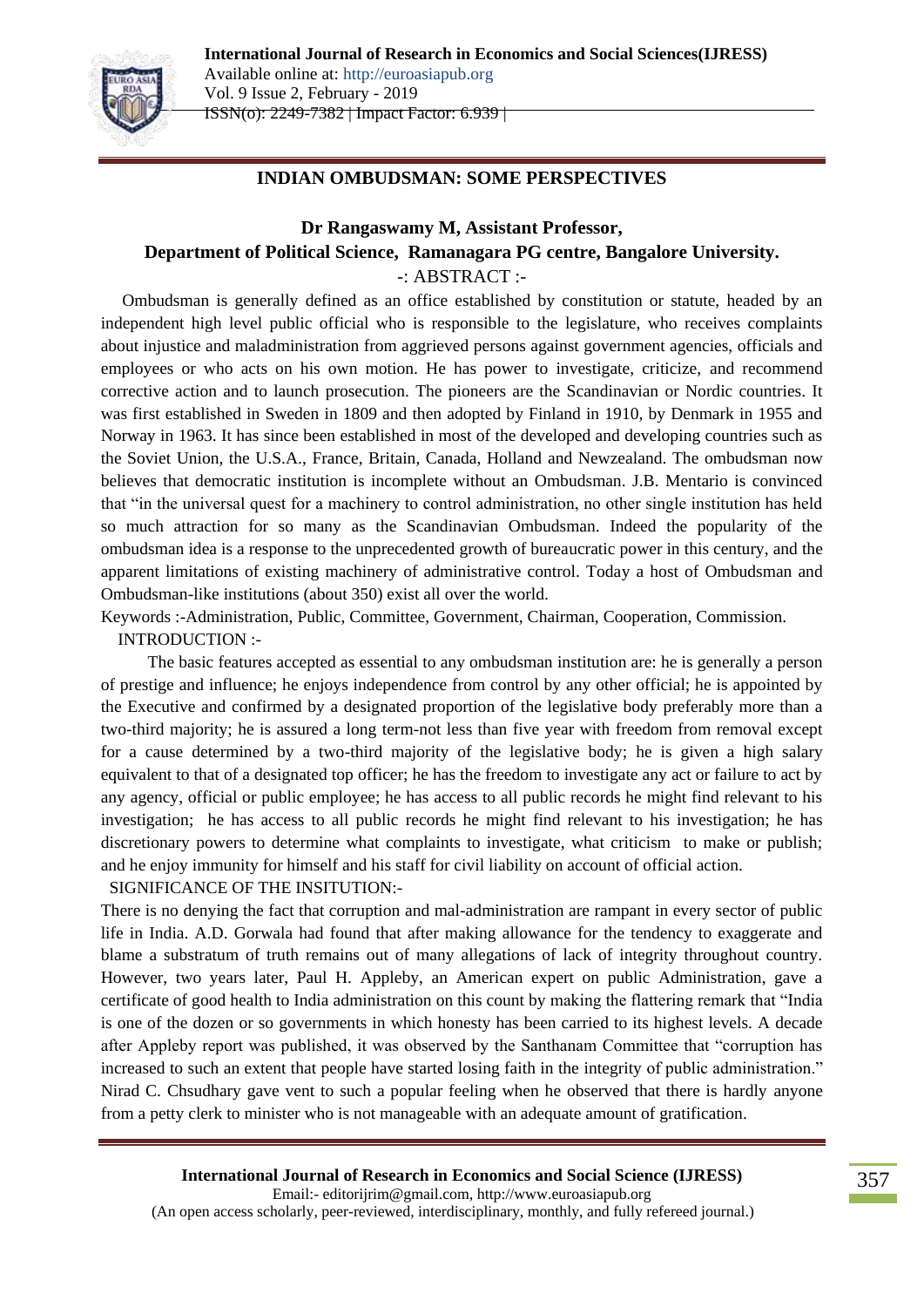

The enormous proportion that corruption has assumed in India is substantiated by the findings of various Commissions of Enquiry instituted for investigation into the allegations of corruption against ministers and the unearthing for unaccounted wealth running into several crores of rupees as a result of the C.B.I. and income tax authorities raids on public men and government official and their being charged with possessing assets disproportionate to their income misappropriating State funds. OBJECTIVES OF THE STUDY:-

1. To Study of the Historical Background of Ombudsman in India

- 2. To study the institution of Ombudsman in Indian scenario
- 3. To study the role of Ombudsman in local government administration

METODOLOGY OF THE STUDY:-

For this study purpose will make use of quantitative as well as qualitative methods of research ,although focusing primarily on qualitative means of exploration. The facts, interpretations, judgments, legislative provisions cited in this paper will be extracted from various reliable web sources, textbooks and judicial pronouncements. A brief part of the means use will also be derived from other related articles and journals for better clarity and understanding.

CORRECTIVE MEASURES:-

Of late some corrective measures have been initiated to deal effectively with the problem of corruption. According to the Central Vigilance Commissioner, these measures relate to the areas of preventive, detective and punitive vigilance. Preventive vigilance measures comprise simplification of rules and procedures, reduction of the area of discretion and patronage, introduction of public information and assistance counters in departments and places having public dealings, setting up of "redressed of public grievances machinery" in each ministry, systematic and surprise inspection by senior officers, improvement in wages and service conditions of public servants. Surveillance and detection measures consist of greater surveillance over corruption prone areas, particularly at public contact points by strengthening the vigilance machinery where necessary, a closer watch on officials of doubtful integrity by the vigilance machinery, checking of the assets of persons of doubtful integrity on a selective basis and traps and raids to be organized where necessary. Deterrent punitive action constitutes investigation vigilance cases to be speeded up according to a time-bound schedule, procedure for disciplinary action to be improved for speedier finalization of vigilance cases and deterrent punishment to be awarded promptly, legislative measures for confiscation of ill-gotten wealth, the legal provision for premature retirement of person of doubtful integrity to be enforced rigorously to weed out corruption elements and wide publicity of the punishment awarded to the guilty persons.

Despite these measures, corruption is not showing any signs of decline. The need of an ombudsman is, therefore, being felt all the more. The basic need for such an institution primarily arises out of a feeling of dissatisfaction with the existing relations between the government and the citizens in a democracy and the inadequacy of the present government machinery in handling the growing volume of contacts between the citizens and the government. In the course of study, it was found that "it is not merely the complexity of rules and procedures that lead to delays, laxity of administrative supervision, lack of interest and of spirit of responsibility, lack of sensitivity towards public interest and may be some of the other important contributory factors." The only alternative to the limitation of the existing grievance agencies as Jagannadhan and Makhija pointed out, is to create and impartial. Administrative Reforms Commission (1966) had accordingly in its interim report on Problems of Redress of Citizens" Grievances recommended the setting up of the offices of lok Pal and Lok Ayuktas with had created a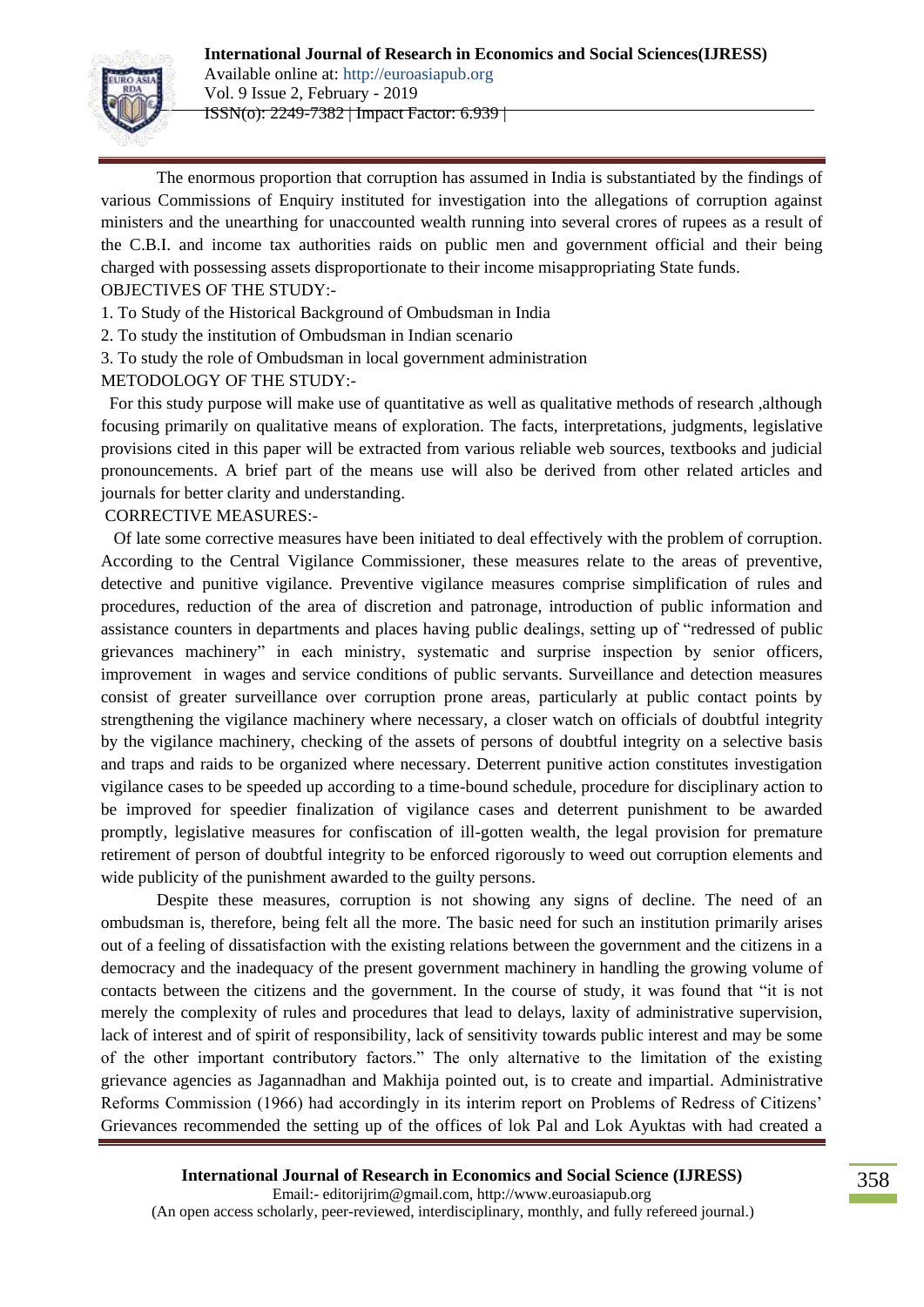### **International Journal of Research in Economics and Social Sciences(IJRESS)**



Vol. 9 Issue 2, February - 2019 ISSN(o): 2249-7382 | Impact Factor: 6.939 |

Available online at: http://euroasiapub.org

good deal of interest in the country.

LOK PAL BILLS:-

Convinced of the need and desirability of ombudsman, the Central Government had introduced Lok Pal bills in 1971 which had lapsed with the dissolution of the fourth and fifth parliaments. Another Lok pal bills was introduced in the Lok Sabha on 28 July 1977 by Charan Singh (Janata Party), home Minister. The main features of the bill were the following:

- 1. The President of India will appoint the Lok Pal after consulting the Chief Justice of India, the Chairman of the Rajya Sabha (the Vice-president) and the Speaker of Lok Sabha. In the 1971 bill, the president expected to consult the Leader of the Opposition instead of the Chairman of Rajya Sabha.
- 2. The Lok Pal shall be appointed for a period of five years. The grounds and procedure for removing him shall be same as those for removal of judges of the Supreme Court.
- 3. His salary and allowances will be charged on the Consolidated Fund of India and not subject to any cut by Parliament once they have been fixed by the President for tenure.
- 4. He shall have the power to enquire into the complaints of corruption and misconduct against the Prime Minister and members of Council of Ministers of the Union, Members of either House of Parliament, the Chief Ministers, members of the Council of Ministers of Union Territory, members of the legislature of Union Territories, members of the Executive Council of the Delhi Administration and the Mayors of the municipal Corporation in the Union Territories.
- 5. A public man commits misconduct if he is actuated in the discharge of his functions by motives of personal interest or improper or corruption motives, causes undue hardship to any person, allows his position to be taken advantage of by relatives and associates. Further "corruption" includes anything punishable under Chapter IX of the Indian Penal Code or under the Prevention of Corruption Act, 1947.
- 6. The Lok Pal will nit entertain complaints of misconduct, if the cause of action is more than five years old and unless the complainant is able to persuade the Lok pal that there was sufficient cause for not making the complaint within five years
- 7. The bill provided for appointment of one or more special Lok Pal to cope with complaints which the Lok Pal may be to dispose of expeditiously.\*
- 8. To ensure that complaints are not frivolous and vexatious, the bill made it obligatory on a complainant to deposit Rs 1000/- but the Lok Pal is empowered to waive the requirement of deposit in deserving cases
- 9. The lok Pal will communicate his findings and recommendations to the competent auothority which will convey to the Lok Pal within three months of receipt of his report the action taken or proposed to be taken on the basis of this report. If the Lok Pal is not satisfied with the action taken on the report he is empowered to make a special report to the President on this and have this report laid on the table of either House of Parliament.
- 10. Whereas in the case of other public men action taken on the Lok Pal"s recommendations is initiated by the respective ' competent authority ' which does not include the public the public man who is the subject of the complaint, in the case of the Prime Minister he receives the copy of

the complaint and the Lok Pal"s findings, has them laid before the Council of Ministers and then initiates as part of the competent authority which is the Council of ministers the action to be taken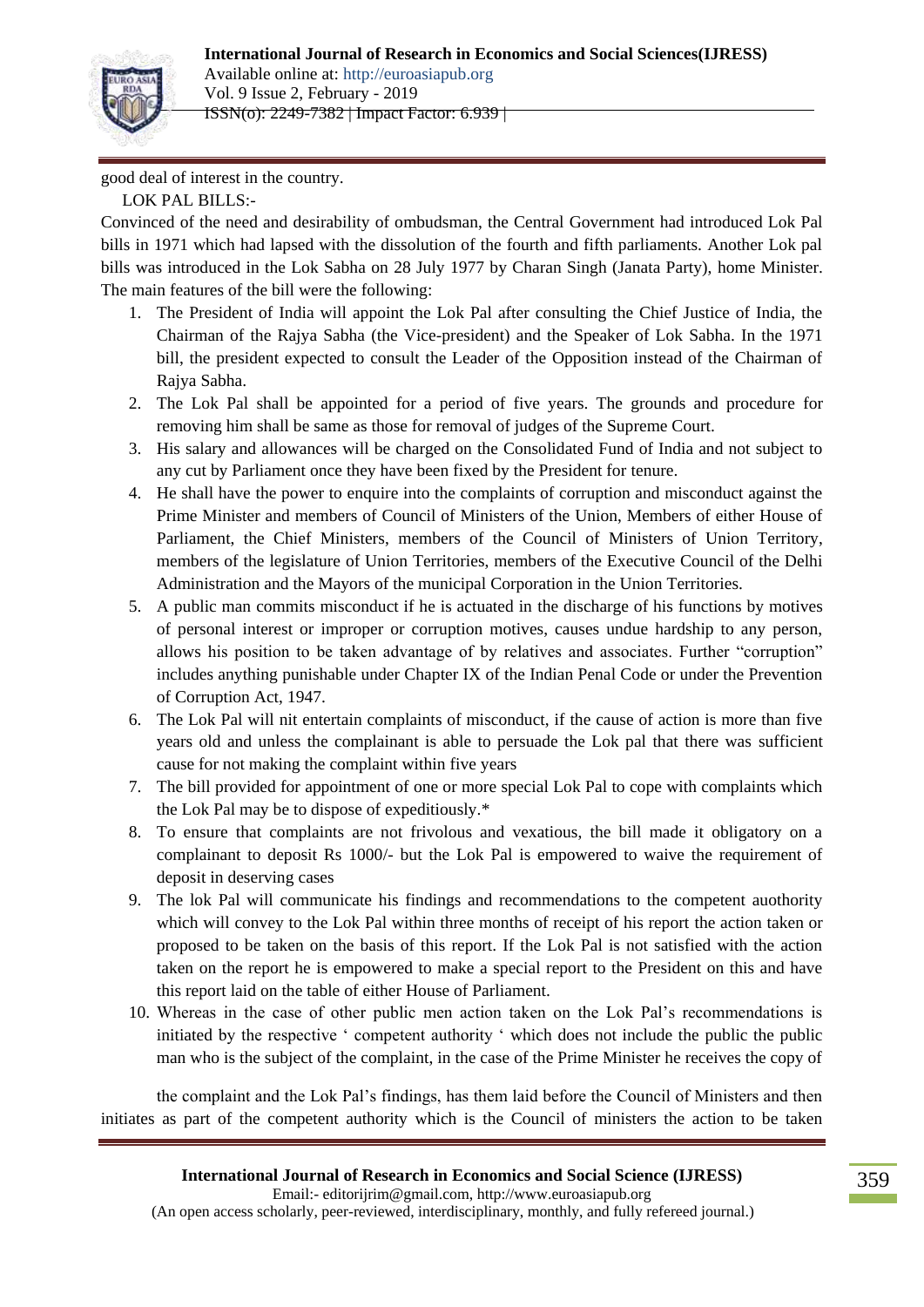



Vol. 9 Issue 2, February - 2019 ISSN(o): 2249-7382 | Impact Factor: 6.939 |

probably against himself.

The bill was referred t the Joint Select Committee which proposed significant changes in the bill in the report submitted to the Parliament on 20 July, 1978. The report lacked unanimity in respect of jurisdiction of Lok Pal. The majority view that the M.Ps. should also be covered by the legislation naturally disturbed a section of the House but the recommendation seemed fully justified. In the original bill the competent authority to whom complaints were to be initially referred was left to be specified by the government. To avoid any ambiguity and controversy at a later stage, the Select Committee stressed the desirability of not subjecting M.Ps to any extraneous authority for their actions since these member themselves constitute an all powerful legislature. According to the committee"s report, the competent authority in their case should be presiding officer of the House concerned.

Secondly, a major controversy centred round the selection of the appropriate authority for receiving complaints against the Prime minister. In the original bill, the Prime Minister himself was made the "competent authority" for the purpose. Such an arrangement violated the elementary principles of jurisprudence and natural justice. The committee realized that own case. Since the Council of Ministers including the Prime Minister is responsible to Parliament, the select Committee recommended that the speaker of the Lok Sabha should be made the competent authority in this case.

Thirdly, the Select Committee felt that since the Chief Ministers are primarily responsible to their respective legislatures, the Central government need not extend its jurisdiction to their cases. Besides the Central government has the power under the Commission Enquiry Act, 1952 to deal with cases where adequate action has not been taken by a state in respect of complaints received against a Chief a minister.

Another salutary change made by the select Committee pertained to the incorporation of a provision for deterrent punishment to persons who make false or frivolous complaints of misconduct against public men. All such irresponsible persons will be liable to imprisonment for a period upto one year and a fine of upto Rs. 3000/-. With the fall of the Janata government the fate of the bill was sealed.

In his resolve to provide clean administration to the country, Prime Minister Rajiv Gandhi after getting the Anti-Defection Bill passed brought fourth Lok Pal Bill in the autumn session of the Parliament in 1985. Significantly, the draft bill excludes the Prime Minister, the Speaker and the M.Ps from the purview of the Lok Pal in addition to the President and the Vice-President. Rajiv Gandhi for his part seemed initially to have been in favour of including the Prime Minister in the purview of the Lok Pal. However, some of his advisors appear to have persuaded him out of it. They argued that the inclusion of the Prime Minister within the purview of the Lok pal would amount to the Head of the Government subjecting himself to standing judicial enquiry in country where is has become fashionable to level charges against persons in high authority. This will cause institutional instability.

Notwithstanding this argument many would prefer to see the Prime Minister under the purview of Lok Pal. According to them, any exercise in cleansing up the deep and widespread roots of corruption is not likely to carry either conviction or credibility with the masses so long as the Prime Minister is not able to say "I am clean and prepared to subject myself to probe by Lok Pal like others." Peter W. Rodino, a successful American crusader against political corruption observes that no man is above law-be he a prince or a pauper or the President. In a democracy the chief executive no matter how powerful he is, must be accountable. Nixon"s outer has restored the people"s faith in their system of government. The phrase "a government of a democracy lies in the integrity of its institutions and the trust and confidence of the people.

**International Journal of Research in Economics and Social Science (IJRESS)** Email:- editorijrim@gmail.com, http://www.euroasiapub.org (An open access scholarly, peer-reviewed, interdisciplinary, monthly, and fully refereed journal.)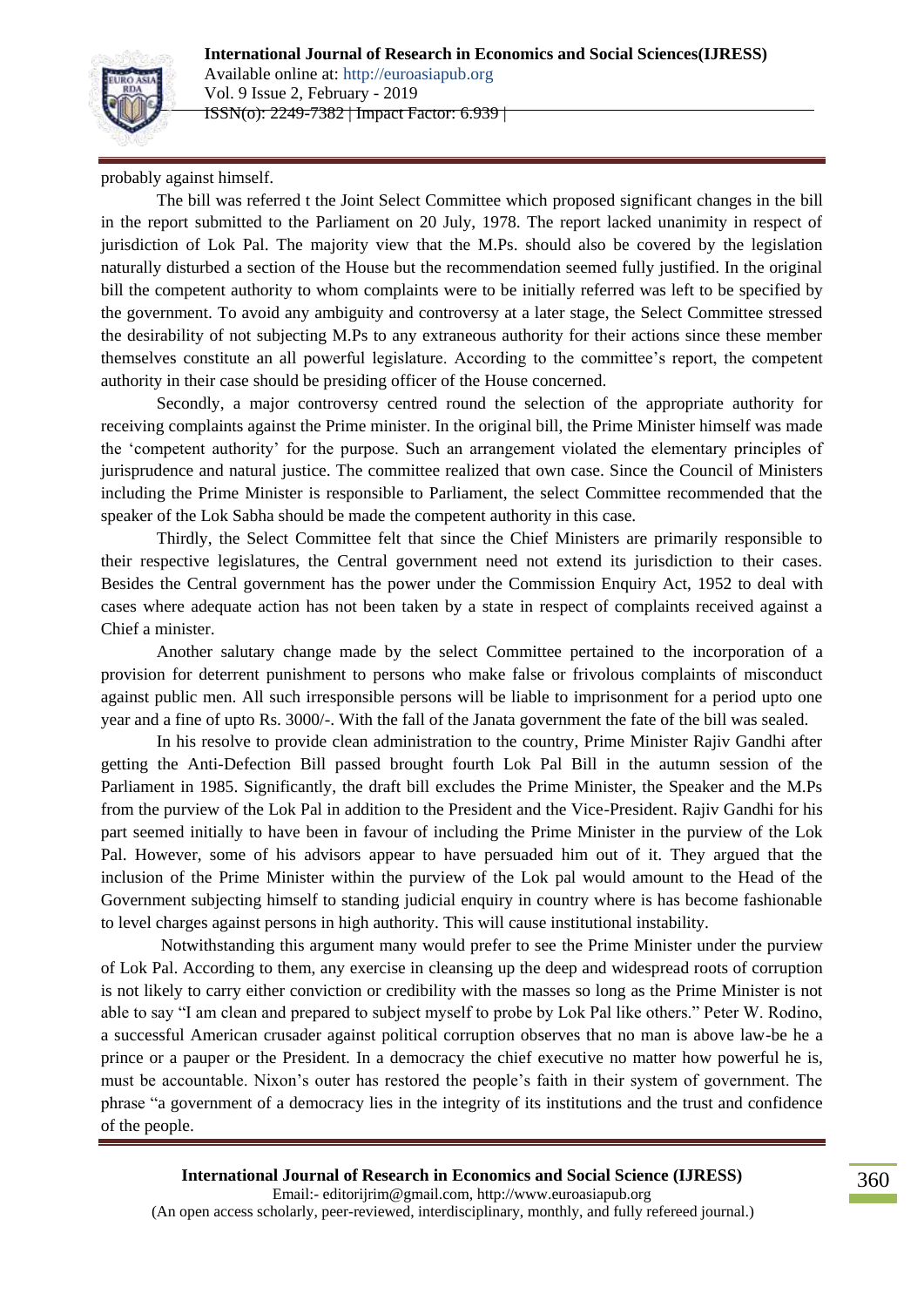

The bill was then referred to the Joint Select Committee of both Houses of Parliament. It is regrettable that its report is still awaited. The Joint Committee had a historic opportunity to recast the bill and make it an effective instrument for combating and misconduct in high places. CONSUMER"S OMNUDSMAN IN INDIA:-

 The plight of the consumer in India is deplorable. Though there is no shortage of laws to protect the interest of the consumers, for example, Prevention of Food Adulteration Act, providing for life imprisonment, not a single offender has been awarded deterrent punishment. The anti-adulteration agencies are obviously inefficient and corrupt. In such a situation, the salvation of the consumers lies only in "self-helf." Consumer protection is a problem of gigantic magnitude and unless the Indian consumers joint hands to form consumer groups at the district. State and national levels they will have nobody to blame themselves for their plight.

The reason for the failure of the consumer movement to take roots lies in the conspicuous lack of community consciousness among the Indian people who need to be educated on their rights as consumer

As mentioned earlier, Swden has also a Consumer Ombudsman since 1971, with the duty of ensuring that two laws for the protection of consumers are observed: the Marketing Practices Act and the Prohibiting Improper Contracts Terms. The aim of the former Act is to protect consumer against misleading advertising and other undesirable commercial marketing and that of the latter Act is to protect consumers from undesirable conditions which may appear in printed agreement forms- "Standard Contracts'. When the ombudsman either as a result of a notification from outside or in the course of his own scrutiny notices an undesirable marketing action or an undesirable condition in a contract, he first tries to have the matter set right voluntarily by discussing it with those responsible. If it proves to be impossible to obtain correction by voluntary agreement, he can refer the case to the Market Court, requesting it to prohibit the entrepreneur from continuing to use the undesirable marketing action or the undesirable condition in the contract. An in junction by the Market Court is usually issued under penalty of a fine meaning that the court determines a sum of money that the entrepreneur must pay if he violates the prohibition. There is no appeal against the decision of the Market Court. During the first four years of the instituting the decision of the Consumers Ombudsman, 17,000 cases were field at his office, close to 15,000 of these were complaints mainly from consumers. The majority of the cases were settled by a voluntary agreement including some sort of correction, 138 cases were brought to the Market Court.

The Monopoly and Restrictive Trade Practices Commission (M.R.T.P.C.) also provides similar protection to the consumers in India but unfortunately provided they are by and large still unaware of their rights and protection provided to them by this institution and continue to be exploited by businessmen and traders. According to N.P. Bhatt, Director General (Investigation), Department of Company Affairs, Government of India, the majority of the people are under the misconception that the M.R.T.P.C. deals only with multinational companies and monopoly houses. In fact the Commission has jurisdiction over the entire marketing big and small, and it is the big brother of the consumer, always watching his interest and helping him to assert himself. The Government by amending the M.R.T.P. act in 1984 had redefined an unfair trade practice and armed the commission with powers to issue orders against companies and compensate the consumer. Any misleading statement harmful to him would be illegal and tale claims regarding discount sales or lotteries to push sales would attract the commission"s scrutiny. A consumer could also complain against a deal or for not providing after sale service as promised. A company could be penalized for making wrong statements for promoting their sales, for instance, a unit could be proceeded against if it advertised that it had spent crores of rupees on researched

#### **International Journal of Research in Economics and Social Science (IJRESS)**

Email:- editorijrim@gmail.com, http://www.euroasiapub.org (An open access scholarly, peer-reviewed, interdisciplinary, monthly, and fully refereed journal.)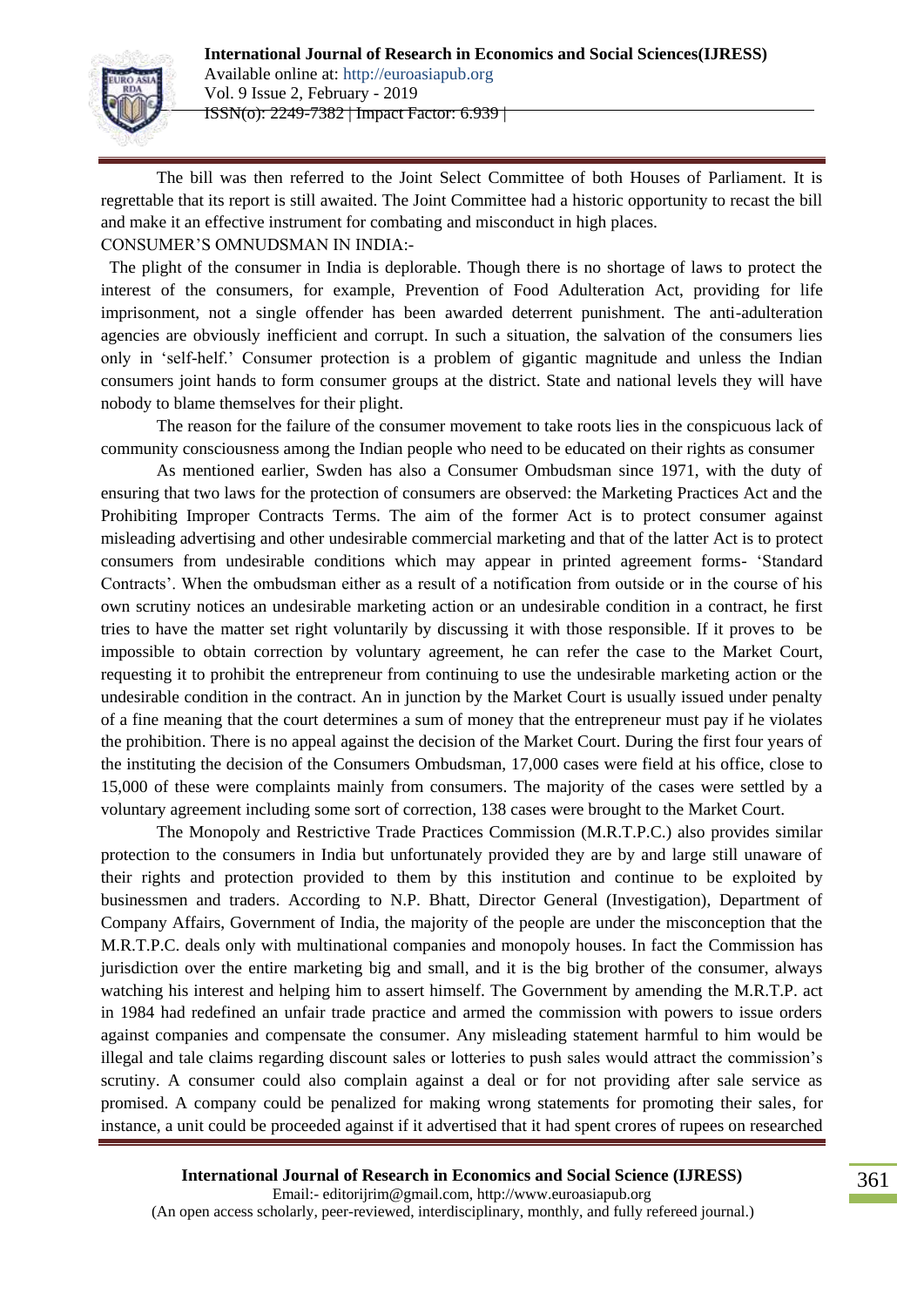

and development without having done so. Consumer organizations and the commission have put in the dock several well-known companies including Khaitan India, Sherrie Louise, Body Wrap, Food Specialties, Batas, Kelvinator and Usha International.

### OMBUDSMAN IN THE STATES:-

 The institution of Lok Ayukta has been established in some States in India such as Bihar, Maharashtra, Rajasthan, Uttar Pradesh, Karnataka, and Andhra Pradesh. The Lok Ayukta is an authority to review the administrative action of various government departments from the point of view of public grievances. It is to punish such persons as are corrupt and do not act according to law. The need of such an institution is evident from the fact that the increase in the powers of the government over the citizens had rendered insufficient the traditional legal protection they had been enjoying; the judicial reviews, besides being expensive had proved to be too formal and sketchy to meet the aspirations of the people and the parliament procedures too were inadequate. The Lok Ayuktas dealt with cases where grievances resulted from lack of integrity on the part of government officials. Cases of corruption due to collusion were difficult to prove. That was where the Lok Ayuktas came in. the great advantage of the institution was that it had access to all departmental files. A person could have a complaint examined in a simple and inexpensive manner.

### ANTI-CORRUPTION BUREREAU IN KARNATAKA (ACB) :-

 The Anti-Corruption Bureau is specialized agency responsible for collection of intelligence with regard to corruption, maintaining liaison with the various Departments of government through their vigilance officers, enquiries in to complaints about bribery and corruption, investigation and prosecution of offences pertaining to bribery and corruption and tasks relating to preventive aspects of corruption. The bureau handles all cases registered under the provisions of prevention of corruption Act 1988.Besides this, the Bureau conducts enquiries based on the information received from the public containing specific and verifiable allegations of corruption against public servants this Bureau was established by the G.O No. DPAR14 SELOU 2016, Dated March 2016 and functions directly under the administrative control of the DPAR (Department of Personnel and Administrative Reforms) of Karnataka state Government.

In Himachal Pradesh, a complained did not expect justice from the Government if the allegation was against a senior officer. On the other hand he had easy access to the Lok Ayukta. It may be mentioned that Himachal Pradesh Lok Ayukta Act has some special features. Even the office of the Chief Minister has been brought in the ambit of the Act. Further, the provision of a complaint being supported by an affidavit was a deterrent against making false complaints. In the opinion of Prime Minister Rajiv Gandhi, the Lok Ayukta must possess the wisdom to watch over the work and conduct of public men who are entrusted with the affairs of the nation. It must be just and yet be speedy in its dispensation. According to President, R. Venkataraman, the institution of Lok Ayukta has a salutary effect on the tone of public administration, making it more responsive, efficient and receptive to popular needs.

Inaugurating the first national conference of Lok Ayuktas at Simla in 1986 the Himachal Governor Vice Admiral R.K.S. Gandhi called upon the Lok Ayuktas to act swiftly and show results to the people so that they knew that their grievances and complaints had been thoroughly investigated. He also stressed that it was necessary to win public confidence and uphold the prestige and dignity of this office. The conference resolved that they should make recommendations to the government to make their offices more effective and convincing; the Lok Ayuktas should be open to the press and in the public and the government should set up a separate investigating agency to help Lok Ayuktas to function effectively.